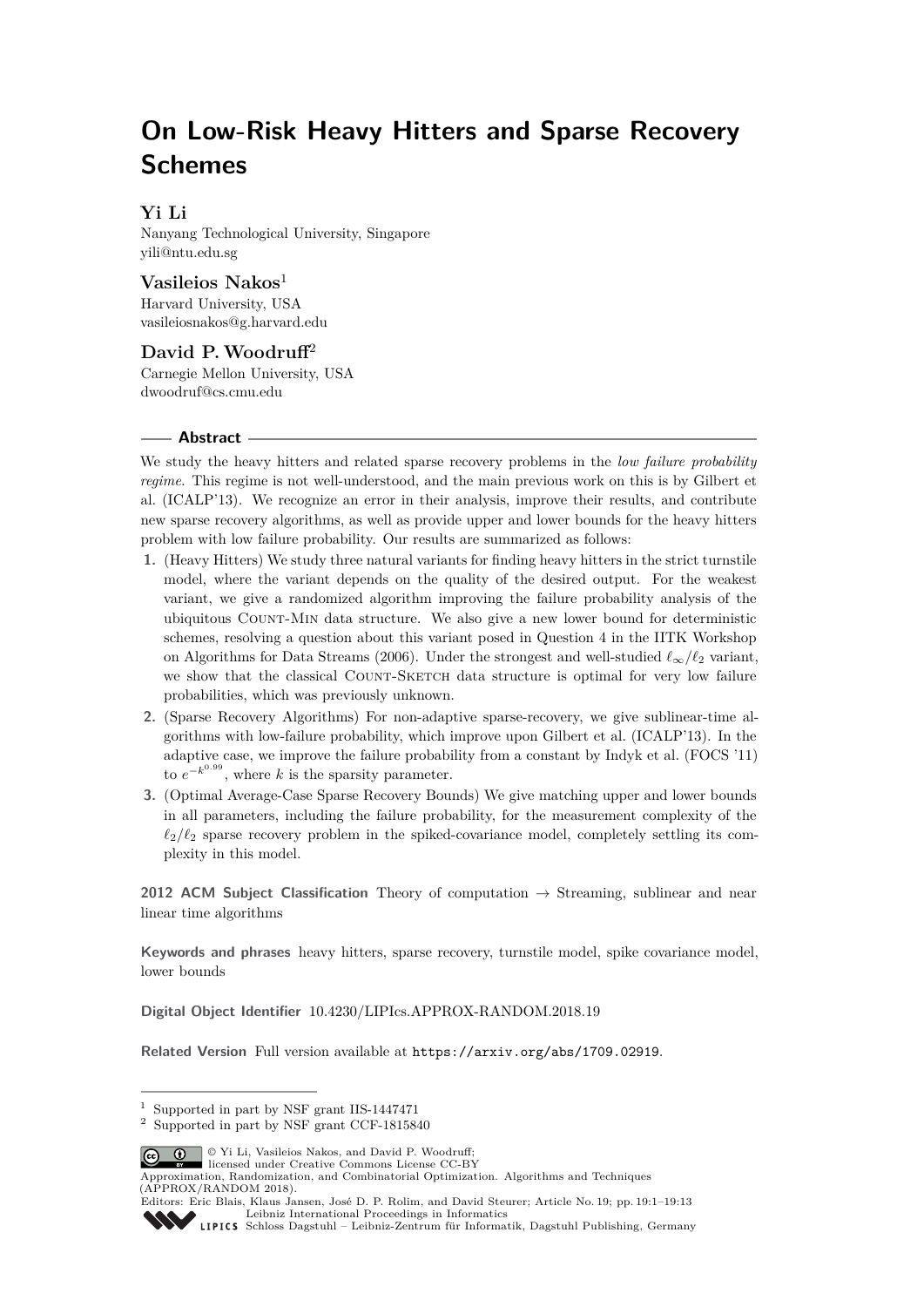#### **19:2 On Low-Risk Heavy Hitters and Sparse Recovery Schemes**

# **1 Introduction**

Finding heavy hitters in data streams is one of the most practically and theoretically important problems in the streaming literature. Subroutines for heavy hitter problems, and in particular for the COUNT-MIN sketch, are the basis for multiple problems on geometric data streams, including *k*-means and *k*-median clustering [\[14,](#page-12-1) [6,](#page-11-0) [2\]](#page-11-1), as well as image acquisition [\[12\]](#page-12-2). Studying schemes for finding such heavy hitters has also led to important geometric insights in  $\ell_p$ -spaces [\[1\]](#page-11-2).

Abstractly, in the heavy hitters problem, we are asked to report all frequent items in a very long stream of elements coming from some universe. The main restriction is that the memory consumption should be much smaller than the universe size and the length of the stream. To rephrase the problem, consider a frequency vector  $x \in \mathbb{R}^n$ , where *n* is the size of the universe. Each element *i* in the data stream updates the frequency vector as  $x_i \leftarrow x_i + 1$ . At the end of the data stream, we wish to find the coordinates of x for which  $|x_i| \geq \epsilon ||x||_1$ .

Oftentimes the problem is considered under a more general streaming model called the strict turnstile model, where arbitrary deletions and additions are allowed, but at all times the entries of *x* remain non-negative, that is  $x_i \geq 0$ . More formally, the frequency vector  $x \in \mathbb{R}^n$  receives updates of the form  $(i, \Delta)$ , and each such update causes the change of  $x_i$  to  $x_i + \Delta$ , while ensuring that  $x_i \geq 0$ . The goal is to maintain a data structure such that upon query, the data structure returns the heavy hitters of the underlying vector *x*. The  $\ell_p$  heavy hitters problem, for  $p \geq 1$ , then asks to find all coordinates *i* for which  $x_i^p \geq \epsilon ||x||_p^p$ . The algorithm that treats the  $\ell_1$  case is the Count-min sketch [\[5\]](#page-11-3), and the algorithm that treats the  $\ell_2$  case is the COUNT-SKETCH [\[3\]](#page-11-4). Both algorithms are randomized and succeed with probability  $1 - 1/poly(n)$ . In [\[5\]](#page-11-3) the authors also suggest the "dyadic" trick for exchanging query time with space. Their "dyadic" trick allows for finding heavy hitters approximately in  $\mathcal{O}(\frac{1}{\epsilon} \log^2 n)$  time, but with the downside of having a worse update time and a worse space consumption by an  $\mathcal{O}(\log n)$  factor. The state of the art for heavy hitters is [\[17\]](#page-12-3), where the authors give an algorithm that satisfies the  $\ell_{\infty}/l_p$  guarantee, has space  $\mathcal{O}(\frac{1}{\epsilon} \log n)$ , update time  $\mathcal{O}(\log n)$ , and query time  $\mathcal{O}(\frac{1}{\epsilon} \text{poly}(\log n))$ . We note that the latter algorithm works in the more general setting of the turnstile model, where there is no constraint on  $x_i$ , in contrast to the strict turnstile model.

Another set of closely related problems occurs in the compressed sensing (CS) literature, which has seen broad applications to biomedical imaging, sensor networks, hand-held digital cameras, and monitoring systems, among other places. Sparse compressed sensing schemes were used for determining the attitudes<sup>[3](#page-1-0)</sup>, or 3-axis orientation, of spacecraft in  $[12]$ .

Abstractly, in this problem we also seek to find the large coordinates of  $x \in \mathbb{R}^n$  but with a different goal. Instead of finding all coordinates  $x_i$  for which  $|x_i| \geq \epsilon ||x||_1$ , the CS problem seeks an approximation  $\hat{x}$  to *x* such that the difference vector  $x - \hat{x}$  has small norm. In particular, we consider the  $\ell_2/\ell_2$  error metric, that is, we require that  $||x-\hat{x}||_2^2 \leq (1+\epsilon) ||x_{-k}||_2^2$ , where  $x_{-k}$  is the vector *x* with the *k* largest entries (in magnitude) removed. If all  $\ell_2$  heavy hitters are found, it is clear that the norm of  $x - \hat{x}$  can be made small, but the CS problem allows a small number of heavy hitters to be missed if their contribution to the approximation error  $x - \hat{x}$  is small.

Gilbert et al. proposed the first sublinear-time algorithm for the  $\ell_2/\ell_2$  problem that achieves  $O(\frac{k}{\epsilon} \log \frac{n}{k})$  measurements with constant failure probability [\[9\]](#page-12-4). Earlier sublineartime algorithms all contain several additional log *n* factors in their number of measurements.

<span id="page-1-0"></span><sup>3</sup> See [https://en.wikipedia.org/wiki/Attitude\\_control](https://en.wikipedia.org/wiki/Attitude_control) for the notion of 'attitude' in this context.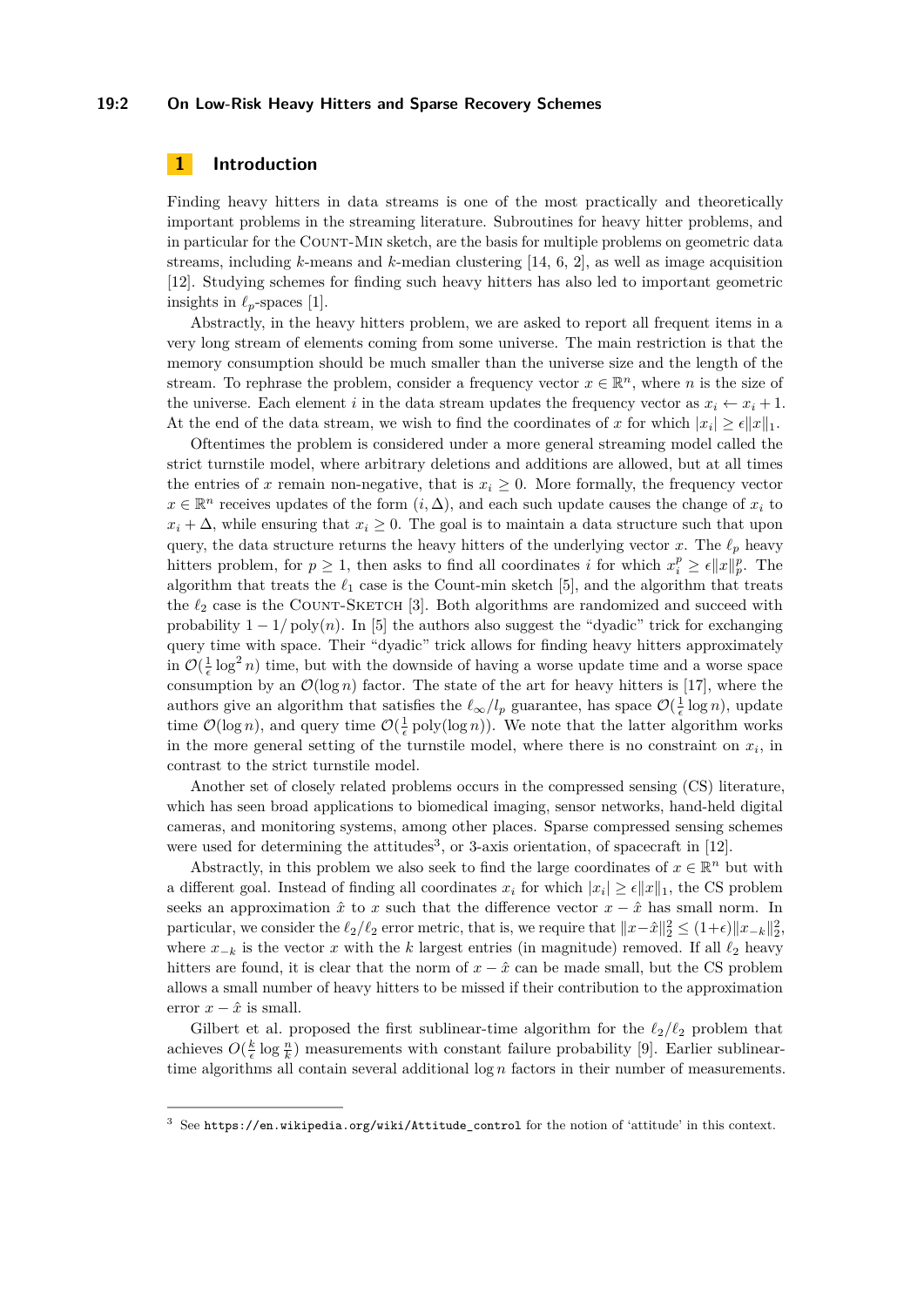The optimality of  $O(\frac{k}{\epsilon} \log \frac{n}{k})$  measurements was shown by Price and Woodruff [\[21\]](#page-12-5). Later Gilbert et al. improved the failure probability to  $n^{-k/\text{poly}(\log k)}$  [\[10\]](#page-12-6), while their number of measurements has a poor dependence on  $\epsilon$ , which is at least  $\epsilon^{-11}$ .

Despite the above works, our understanding of the complexity of heavy hitter and compressed sensing schemes on the error probability is very limited. The question regarding failure probability of these schemes is a natural one for two reasons: first, it is strongly connected with the existence of uniform schemes via the probabilistic method, and, second, being able to amplify the failure probability of an algorithm in a non-trivial way without making parallel repetitions of it, makes the algorithm much more powerful applicationwise. For sparse recovery schemes, our goal is to obtain the same measurements but with smaller failure probability, something we find important both from a practical and theoretical perspective- obtaining the correct number of measurements in terms of all parameters  $\epsilon, k, n, \delta$ would be the end of the story for compressed sensing tasks, and a challenging quest; we note that previous algorithms achieved optimality with respect to  $\epsilon, k, n$  only. From the practical side, a small enough failure probability would allow to re-use the same measurements all the time, since an application of the union-bound would suffice for all vectors that might appear in a lifetime; thus, application-wise, we could treat such a scheme as uniform. We start with formal definitions of the problems and then state in detail our improvements over previous work.

#### **1.1 Problem Formulation**

For  $x \in \mathbb{R}^n$ , we define  $H_k(x)$  to be the set of its largest k coordinates in magnitude, breaking ties arbitrarily. For a set *S* let  $x<sub>S</sub>$  be the vector obtained from *x* by zeroing out every coordinate  $i \notin S$ . We also define  $x_{-k} = x_{[n] \setminus H_k(x)}$ . For the  $\ell_2/\ell_2$ -sparse recovery results we define  $H_{k,\epsilon}(x) = \{i \in [n] : |x_i|^2 \ge \frac{\epsilon}{k} ||x_{-k}||_2^2\}.$ 

Two common models in the literature are the strict turnstile model and the (general) turnstile model.

**Strict Turnstile Model:** Both insertions and deletions are allowed, and it is guaranteed that at all times  $x_i \geq 0$ .

**(General) Turnstile Model:** Both insertions and deletions are allowed, but there is no guarantee about the value of  $x_i$  at any point in time.

A sketch  $f: \mathbb{R}^m \to \mathbb{R}^n$  is a function that maps an *n*-dimensional vector to *m* dimensions. In this paper, all sketches will be linear, meaning  $f(x) = Ax$  for some  $A \in \mathbb{R}^{m \times n}$ . The sketch length *m* will be referred to as the space of our algorithms.

**► Definition 1** (Heavy hitters). For  $x \in \mathbb{R}^n$  and  $p \ge 1$ , a coordinate  $x_i$  is called an  $\epsilon$ -heavy hitter in  $\ell_p$  norm if  $|x_i|^p \geq \epsilon ||x||_p^p$ . We consider the following three variants of the heavy hitters problem with different **guarantees**:

- **1.** Return a list containing all  $\epsilon$ -heavy hitters but no  $\epsilon/2$ -heavy hitters.
- **2.** Return a list *L* of size  $\mathcal{O}(1/\epsilon)$  containing all  $\epsilon$ -heavy hitters along with estimates  $\hat{x}_i$  such that  $|x_i - \hat{x}_i|^p \leq \epsilon ||x_{-[1/\epsilon]}||_p^p$  for all  $i \in L$ .
- **3.** Return a list of size  $\mathcal{O}(1/\epsilon)$  containing all  $\epsilon$ -heavy hitters.

When the algorithm is randomized, it has a parameter  $\delta$  of failure probability; that is, the algorithm succeeds with probability at least  $1 - \delta$ .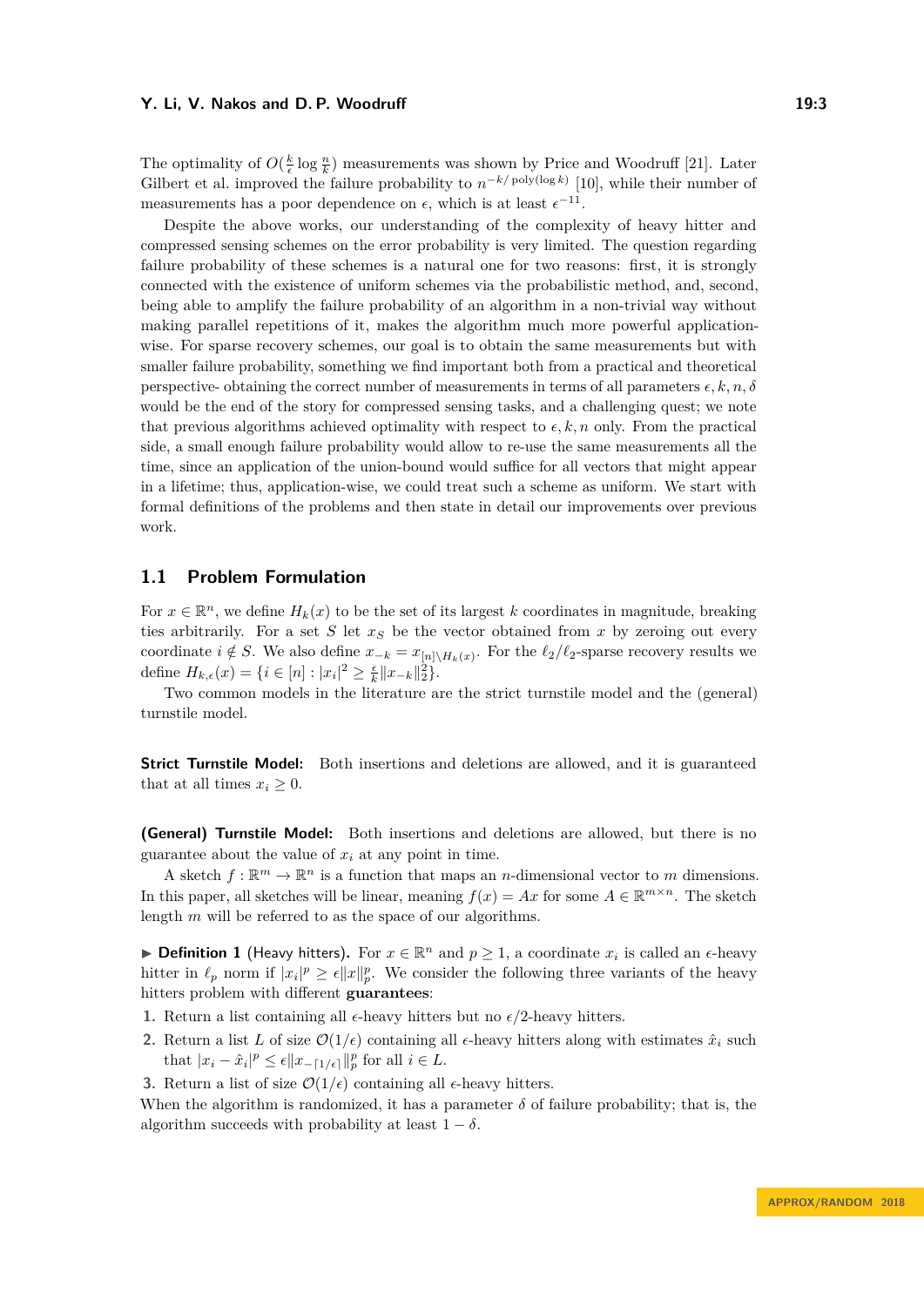#### **19:4 On Low-Risk Heavy Hitters and Sparse Recovery Schemes**

The variant with Guarantee 2 above is also referred to as the  $\ell_{\infty}/\ell_p$  problem. In this paper we focus on  $p = 1$  and  $p = 2$ , with corresponding COUNT-MIN [\[5\]](#page-11-3) and COUNT-SKETCH [\[3\]](#page-11-4) data structures that have been studied extensively.

We note that the strongest guarantee is Guarantee 2. It is folklore that Guarantee 2 implies Guarantees 1 and 3, and Guarantee 1 clearly implies Guarantee 3. In applications, such as sparse recovery tasks, it is often the case that one does not need the full power of Guarantees 1 and 2, but rather is satisfied with Guarantee 3. The natural question that arises is whether one can gain some significant advantage under this Guarantee. Indeed, we show that Guarantee 3 allows the existence of a uniform scheme, i.e., one that works for all vectors, in the strict turnstile model with the same space, in contrast to the other two guarantees.

**Definition 2** ( $\ell_2/\ell_2$  sparse recovery). An  $\ell_2/\ell_2$ -recovery system A consists of a distribution D on  $\mathbb{R}^{m \times n}$  and a recovery algorithm R. We will write  $\mathcal{A} = (\mathcal{D}, \mathcal{R})$ . We say that A satisfies the  $\ell_2/\ell_2$  guarantee with parameters  $(n, k, \epsilon, m, \delta)$  if for a signal  $x \in \mathbb{R}^n$ , the recovery algorithm outputs  $\hat{x} = \mathcal{R}(\Phi, \Phi x)$  satisfying

$$
\mathbb{P}_{\Phi \sim \mathcal{D}} \left\{ \|\hat{x} - x\|_2^2 \le (1 + \epsilon) \|x_{-k}\|_2^2 \right\} \ge 1 - \delta.
$$

In the above definition, each coordinate of Φ*x* is called a *measurement* and the vector Φ*x* is referred to as the measurement vector or just as the measurements. The probability parameter  $\delta$  is referred to as the failure probability.

# **1.2 Our Results**

**Heavy hitters.** Our first result is an improved analysis of the COUNT-MIN sketch [\[5\]](#page-11-3) for Guarantee 3 under the change of the hash functions from 2-wise to  $\mathcal{O}(\frac{1}{\epsilon})$ -wise independence. Previous analyses for Guarantees 1 and 2 use  $\mathcal{O}(\frac{1}{\epsilon} \log \frac{n}{\delta})$  space; in contrast our analysis shows that this version of the COUNT-MIN sketch satisfies Guarantee 3 with only  $\mathcal{O}(\frac{1}{\epsilon} \log(\epsilon n) +$  $log(\frac{1}{\delta})$  space. Notably, the  $\frac{1}{\epsilon}$  factor does not multiply the  $log(\frac{1}{\delta})$  factor. This result has two important consequences. First, it gives a uniform scheme for Guarantee 3; second, it implies an improved analysis of the classic dyadic trick [\[5\]](#page-11-3) for Guarantee 3 using  $\mathcal{O}(\frac{1}{\epsilon} \log(\epsilon n) +$  $\log n \log(\frac{\log \epsilon n}{\delta})$ ) space. For constant *δ*, previous analyses of the dyadic trick needed space  $\mathcal{O}(\frac{1}{\epsilon}\log n \log(\frac{\log n}{\epsilon}))$  but our analysis shows that  $\mathcal{O}(\frac{1}{\epsilon}\log(\epsilon n) + \log(\epsilon n) \log \log(\epsilon n))$  space suffices. These results are summarized in Table [1.](#page-4-0)

Regarding the lower bound, we give the first bound for Guarantee 2 with  $p = 2$ , which is simultaneously optimal in terms of *n*, any  $\epsilon > \frac{1}{n^{.99}}$ , and the failure probability  $\delta$ . That is, we prove that the space has to be  $\Omega(\frac{1}{\epsilon} \log \frac{\epsilon n}{\delta})$ , which matches the upper bound of COUNT-SKETCH [\[3\]](#page-11-4) whenever  $\epsilon > \frac{1}{n^{.99}}$ . A lower bound of  $\Omega(\frac{1}{\epsilon} \log(\epsilon n))$  was given in [\[16\]](#page-12-7) and is valid for the full range of parameters of  $\epsilon$  and  $n$ , but previous analyses cannot be adapted to obtain non-trivial lower bounds for  $\delta < \frac{1}{n}$ . Indeed, the lower bound instances used in arguments in previous work have deterministic upper bounds using  $O(\frac{1}{\epsilon} \log n)$  space.

We also show a new randomized lower bound of  $\Omega(\frac{1}{\epsilon}(\log n + \sqrt{\log \frac{1}{\delta}}))$  space for  $p = 1$ , provided that  $\frac{1}{\epsilon} > \sqrt{\log \frac{1}{\delta}}$ . Although not necessarily optimal, this lower bound is the first to show that a term involving  $\log \frac{1}{\delta}$  must multiply the  $\frac{1}{\epsilon}$  factor for  $p = 1$ . The assumption that  $\frac{1}{\epsilon} > \sqrt{\log \frac{1}{\delta}}$  is necessary, as there exist deterministic  $O(\frac{1}{\epsilon^2})$  space algorithms for  $p = 1$  [\[7,](#page-12-8) [20\]](#page-12-9). For deterministic algorithms satisfying Guarantee 3 with  $p = 1$ , we also show a lower bound of  $\Omega(\frac{1}{\epsilon^2})$  measurements, which resolves Question 4 in the IITK Workshop on Algorithms for Data Streams [\[18\]](#page-12-10).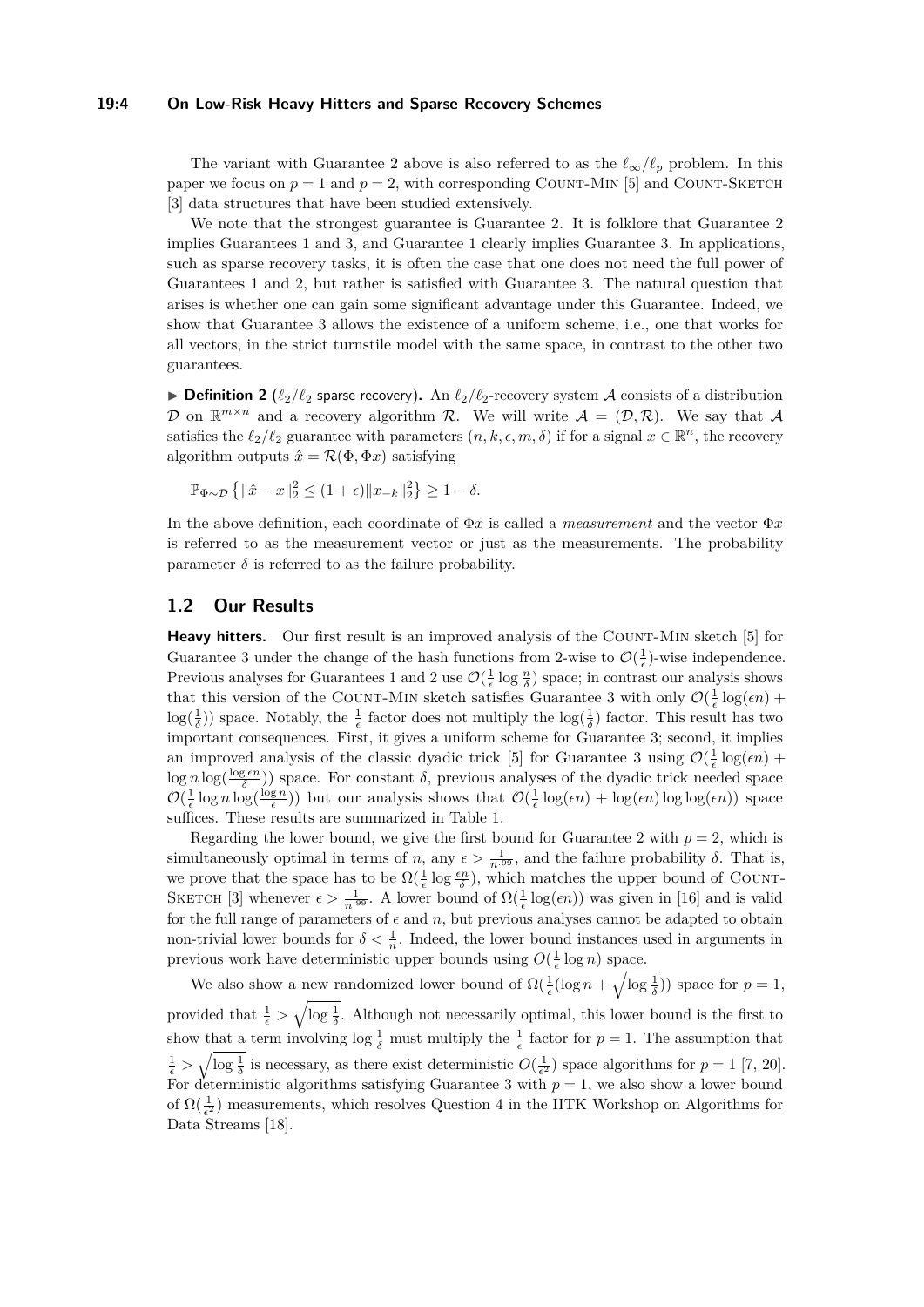#### **Y. Li, V. Nakos and D. P. Woodruff 19:5**

is suppressed,  $\tilde{\mathcal{O}}(\cdot)$  hides logarithmic factors in *n*,  $1/\epsilon$  and  $1/\delta$ .

Algorithm Space Guarantee Query time COUNT-MIN [\[5\]](#page-11-3)  $\frac{1}{6}$  $\epsilon$  $\log n +$ 1  $\epsilon$  $\log(\frac{1}{5})$ *δ*  $\big)$  1, 2  $\tilde{\mathcal{O}}(n)$ 

<span id="page-4-0"></span>**Table 1** Summary of previous heavy hitter algorithms. The notation  $\mathcal{O}(\cdot)$  for space complexity

| 11501101111      | www                                                                                          | u uurun v | $\alpha$ as $\gamma$ and |
|------------------|----------------------------------------------------------------------------------------------|-----------|--------------------------|
| COUNT-MIN $[5]$  | $\frac{1}{\epsilon} \log n + \frac{1}{\epsilon} \log(\frac{1}{\delta})$                      |           | $\mathcal{O}(n)$         |
| This paper       | $\frac{1}{\epsilon} \log(\epsilon n) + \log(\frac{1}{\delta})$                               |           | $\mathcal{O}(n)$         |
| Dyadic Trick [5] | $\frac{1}{\epsilon} \log n \log(\frac{\log n}{\delta \cdot \epsilon})$                       |           |                          |
| This paper       | $log(\epsilon n)$<br>$\frac{1}{\epsilon} \log(\epsilon n) + \log(\epsilon n) \log(\epsilon)$ |           |                          |

**Sparse Recovery.** We summarize previous algorithms in Table [2.](#page-5-0) We give algorithms for the  $\ell_2/\ell_2$  problem with failure probability much less than  $1/poly(n)$  whenever  $k = \Omega(\log n)$ . We present two novel algorithms, one running in  $\mathcal{O}(k \operatorname{poly}(\log n))$  time and the other in  $O(k^2 \text{ poly}(\log n))$  time with a trade-off in failure probability. Namely, the first algorithm has a larger failure probability than the second one. The algorithms follow a similar overall framework to each other but are instantiated with different parameters. We also show how to modify the algorithm of [\[10\]](#page-12-6) to obtain an optimal dependence on  $\epsilon$ , achieving a smaller failure probability along the way. All of these results are included in Table [2.](#page-5-0) Our algorithms, while constituting a significant improvement over previous work, are still not entirely optimal. We show, however, that at least in the spiked covariance model, which is a standard average-case model of input signals, we can obtain optimal upper and lower bounds in terms of the measurement complexity. Combined with the identification scheme from [\[10\]](#page-12-6) we also obtain a scheme with decoding time nearly linear in *k*, assuming that  $k = n^{\Omega(1)}$ .

Besides the above non-adaptive schemes, we also make contributions, in terms of the failure probability, for adaptive schemes. For adaptive sparse recovery, Indyk et al. gave an algorithm under the  $\ell_2/\ell_2$  guarantee [\[15\]](#page-12-11) using  $\mathcal{O}((k/\epsilon)\log(\epsilon n/k))$  measurements and achieving constant failure probability. In followup work [\[19\]](#page-12-12) adaptive schemes were designed for other  $\ell_p/\ell_p$  error guarantees and improved bounds on the number of rounds were given; here our focus, as with the non-adaptive schemes we study, is on the error probability. We give a scheme that achieves failure probability  $e^{-k^{1-\gamma}}$  for any constant  $\gamma$ , using the same number of measurements. Moreover, we present an algorithm for the regime when  $k/\epsilon \leq \text{poly}(\log n)$ . Our scheme achieves the stronger  $\ell_{\infty}/\ell_2$  guarantee and fails with probability  $1/\text{poly}(\log n)$ . Thus, our algorithms improve upon [\[15\]](#page-12-11) in both regimes: in the high-sparsity regime we get an almost exponential improvement in  $k$ , and in the low-sparsity regime we get  $1/poly(\log n)$ .

# **2 Our Techniques**

**Heavy hitters.** All the schemes we give are for the strict turnstile model. Our first algorithm is based on a small but important tuning to the COUNT-MIN sketch: we change the amount of independence in the hash functions from 2-wise to  $\mathcal{O}(1/\epsilon)$ -wise. Since the estimate of any coordinate is an overestimate of it, we are able to show that the set of  $\mathcal{O}(1/\epsilon)$  coordinates with the largest estimates is a superset of the set of the  $\epsilon$ -heavy hitters. Although changing the amount of independence might increase both the update and the query time by a multiplicative factor of  $1/\epsilon$ , we show that using fast multipoint evaluation of polynomials, we can suffer only a  $\log^2(1/\epsilon)$  factor in the update time in the amortized case, and a  $\log^2(1/\epsilon)$ factor in query time in the worst case. The above observation for the Count-Min sketch gives also an improvement on the well-known dyadic trick which appeared in the seminal paper of Cormode and Hadjieleftheriou [\[4\]](#page-11-5).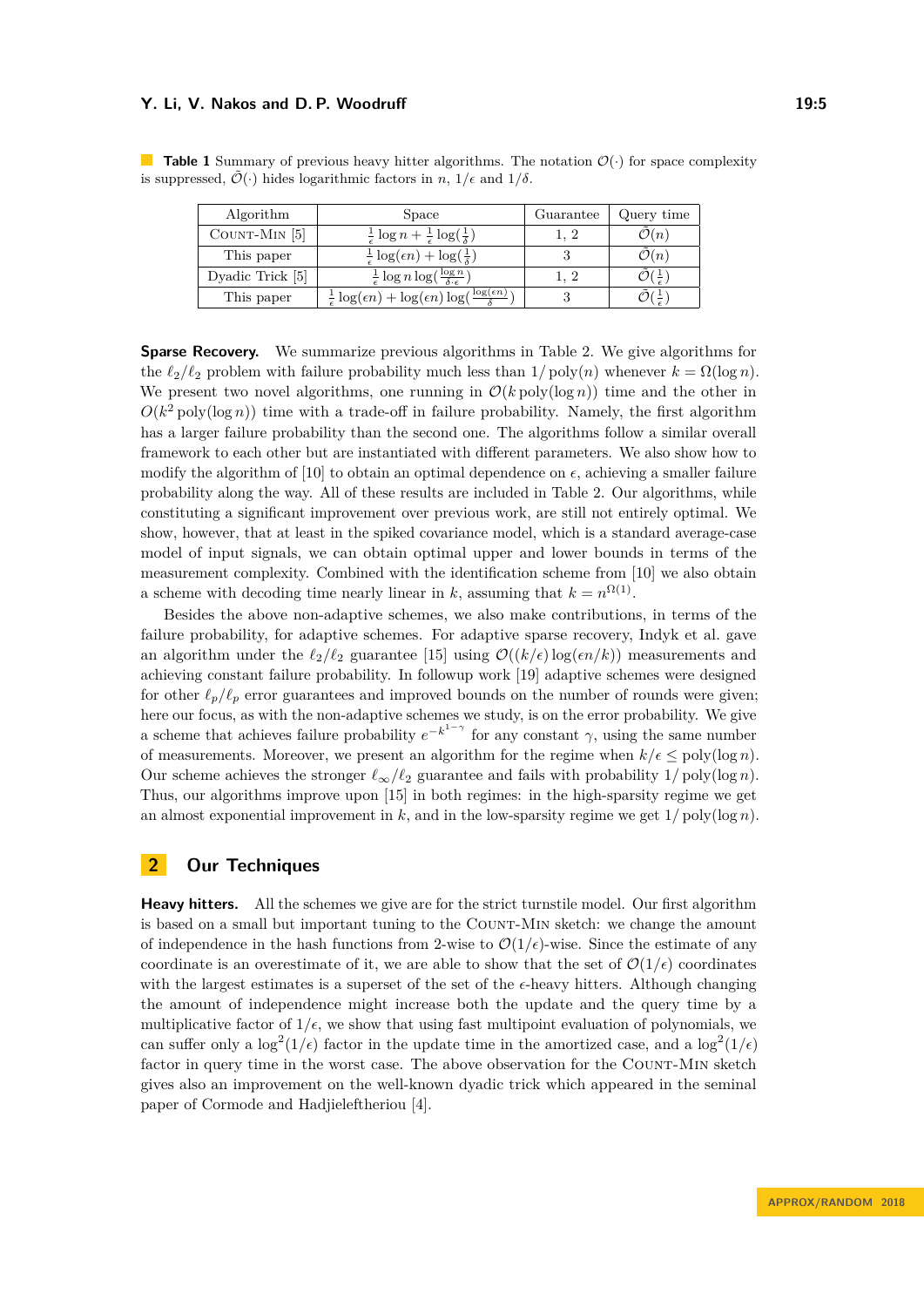#### **19:6 On Low-Risk Heavy Hitters and Sparse Recovery Schemes**

<span id="page-5-0"></span>**Table 2** Summary of previous sparse recovery results and the results obtained in this paper. The notation  $\mathcal{O}(\cdot)$  is suppressed. The paper [\[10\]](#page-12-6) and the third result of our paper require  $k = n^{\Omega(1)}$ . The constants  $\gamma$ ,  $\alpha$  should be thought as arbitrarily small constants, say 0.01. We also note that in the regime  $k/\epsilon \leq n^{1-\alpha}$ , the decoding time of our first algorithm becomes  $(k/\epsilon) \log^{2+\gamma} n$ . The exponents in the poly( $\cdot$ ) factors in [\[9\]](#page-12-4) and [\[10\]](#page-12-6) are at least 5, though the authors did not attempt at an optimization of these quantities. The exponent in the poly( $\cdot$ ) factors in [\[17\]](#page-12-3) is at least 3. We also note that our first result, in the regime  $k/\epsilon \leq n^{1-\beta}$ , gives also  $k \log^{2+\gamma} n$  running time, thus improving the running time of [\[9\]](#page-12-4).

| Paper                        | Measurements                               | Decoding Time                                   | Failure Probability        |
|------------------------------|--------------------------------------------|-------------------------------------------------|----------------------------|
| $\left\lceil 3 \right\rceil$ | $\epsilon^{-1}k\log n$                     | $n \log n$                                      | $1/\operatorname{poly}(n)$ |
| 9                            | $\epsilon^{-1}k\log(n/k)$                  | $\epsilon^{-1}k \operatorname{poly}(\log(n/k))$ | $\Omega(1)$                |
| 10                           | $\epsilon^{-11}k\log(n/k)$                 | $k^2 \cdot \text{poly}(\epsilon^{-1} \log n)$   | $(n/k)^{-k/\log^{13} k}$   |
| $[17]$                       | $\epsilon^{-1}k\log n$                     | $\epsilon^{-1}k \cdot \text{poly}(\log n)$      | $1/\operatorname{poly}(n)$ |
| This paper                   | $\epsilon^{-1}k\log(n/k)$                  | $\epsilon^{-1}k^{1+\alpha}\log^3 n$             | $e^{-\sqrt{k}/\log^3{k}}$  |
|                              | $\epsilon^{-1}k\log(n/k)$                  | $\epsilon^{-1}k^2(\log k)\log^{2+\gamma}(n/k)$  | $e^{-k/\log^3 k}$          |
|                              | $\epsilon^{-1}k\log(\frac{n}{\epsilon k})$ | $\epsilon^{-1}k^2$ poly(log n)                  | $(n/k)^{-k/\log k}$        |

For the deterministic case, our improved analysis of the COUNT-MIN sketch implies a deterministic algorithm that finds heavy hitters of all vectors  $x \in \mathbb{R}^n_+$ ; moreover, we show how expanders that expand only on sets of size  $\Theta(1/\epsilon)$  (or equivalently lossless condensers) lead to schemes in the strict turnstile model under Guarantee 3. Then we instantiate the Guruswami-Umans-Vadhan expander [\[13\]](#page-12-13) properly to obtain an explicit algorithm. The idea of using expanders in the context of heavy hitters has been employed by Ganguly [\[8\]](#page-12-14), although his result was for the  $\ell_{\infty}/\ell_1$  problem with  $\Omega(1/\epsilon^2)$  space. Known constructions of these combinatorial objects are based on list decoding, and do not achieve optimal parameters. Any improvement on explicit constructions of these objects would immediately translate to an improved explicit heavy hitters scheme for the strict turnstile model.

Our deterministic lower bounds are based on choosing "bad input vectors" for the sketching matrix *S* based on several properties of *S* itself. Since the algorithm is deterministic, it must succeed even for these vectors.

Our randomized lower bounds come from designing a pair of distributions which must be distinguished by a heavy hitters algorithm with the appropriate guarantee. They are based on distinguishing a random Gaussian input from a random Gaussian input with a large coordinate planted in a uniformly random position. By Lipschitz concentration of the  $\ell_1$ -norm and  $\ell_2$ -norm in Gaussian space, we show that the norms in the two cases are concentrated, so we have a heavy hitter in one case but not the other. Typically, the planted large coordinate corresponds to a column in *S* of small norm, which makes it indistinguishable from the noise on remaining coordinates. The proof is carried out by a delicate analysis of the total variation distance of the distribution of the image of the input under the sketch in the two cases.

**Non-Adaptive Sparse Recovery.** Our result follows a similar framework to that of [\[9\]](#page-12-4), though chooses more carefully the main primitives it uses and balances the parameters in a more effective way. Both schemes consist of  $\mathcal{O}(\log k)$  so-called weak systems: a scheme that takes as input a vector *x* and returns a vector *x*ˆ which contains a 2*/*3 fraction of the heavy hitters of x (the elements with magnitude larger than  $\frac{1}{\sqrt{2}}$  $\frac{k}{k}$  || $x$ <sub>−*k*</sub>||<sub>2</sub>) along with accurate estimates of (most of) them. Then it proceeds by considering the vector  $x - \hat{x}$ , which contains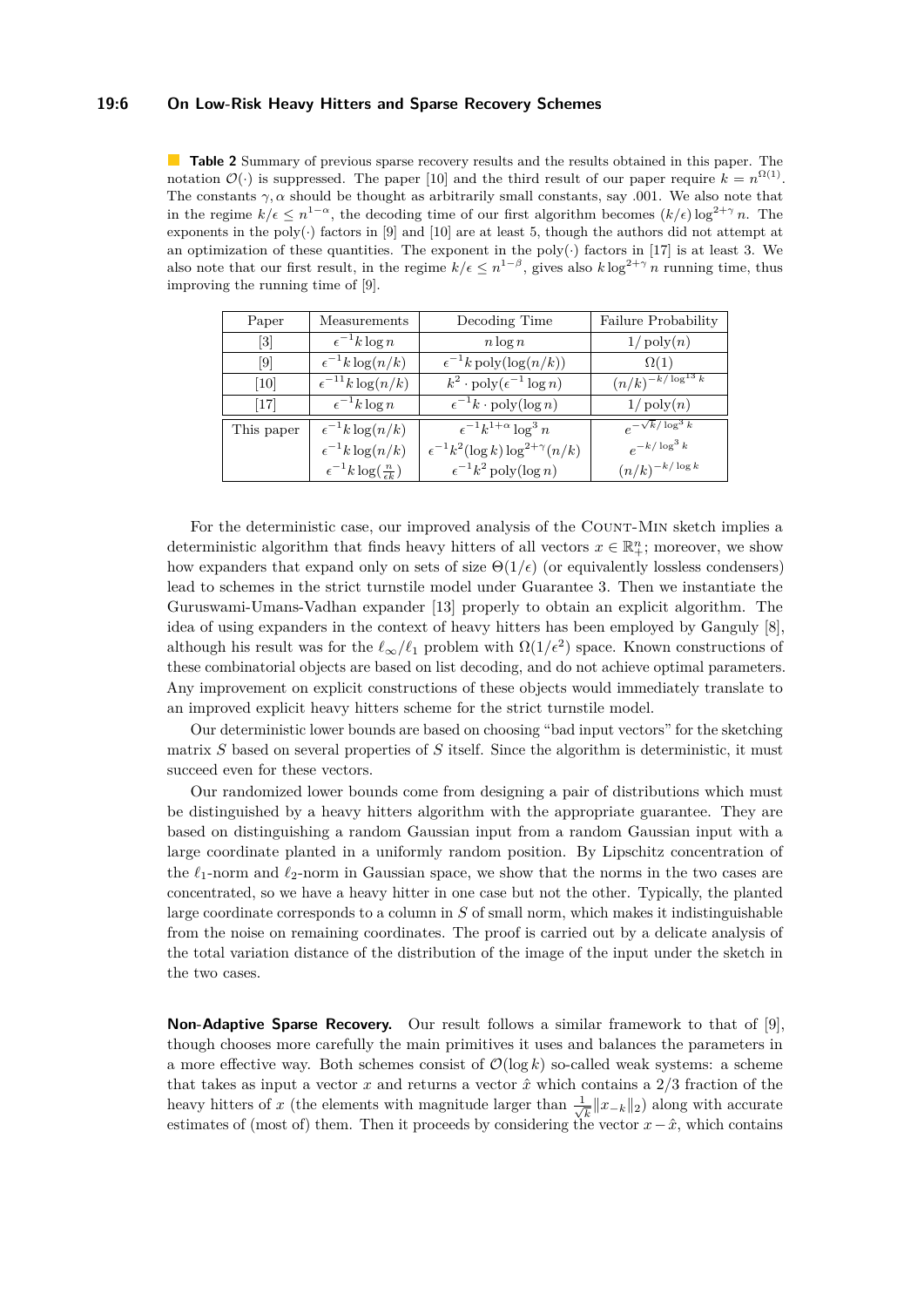#### **Y. Li, V. Nakos and D. P. Woodruff 19:7**

at most 1/3 of the heavy hitters of x. We then feed the vector  $x - \hat{x}$  to the next weak-level system to obtain a new vector which contains at most  $(2/3)(1/3)k = 2k/9$  of the heavy hitters. Proceeding in a similar fashion, after the *i*-th stage we will be left with at most  $k/3$ <sup>*i*</sup> heavy hitters.

Each weak system consists of an identification and an estimation part. The identification part finds a 2*/*3 fraction of the heavy hitters while the estimation part estimates their values. For the identification part, the algorithm in [\[9\]](#page-12-4) hashes *n* coordinates to  $\Theta(k)$  buckets using a 2-wise independent hash function and then uses an error-correcting code in each bucket to find the heaviest element. Since, with constant probability, a heavy hitter will be isolated and its value will be larger than the 'noise' level in the bucket it is hashed to, it is possible to find a 2/3 fraction of the heavy hitters with constant probability in  $\mathcal{O}(k \text{ poly}(\log n))$  decoding time. Moreover, in each bucket we use a *b*-tree, which is a folklore data structure in the data stream literature, the special case of which  $(b = 2)$  first appeared in [\[5\]](#page-11-3). The estimation part is a different analysis of the folklore COUNT-SKETCH data structure: we show that the estimation scheme can be implemented with an optimal dependence on  $\epsilon$ , in contrast to the the expander-based scheme in [\[10\]](#page-12-6), which gave a sub-optimal dependence on  $\epsilon$ .

In this paper, we first design an algorithm with running time  $\mathcal{O}(k^2 \text{ poly}(\log n))$ , as in [\[10\]](#page-12-6), and then improve it to  $\mathcal{O}(k^{1+\alpha} \text{poly}(\log n))$  time, but with a slightly larger failure probability. The key observation is that in the first round we find a constant fraction of the heavy hitters with  $e^{-k}$  failure probability, in the second round we find a constant fraction of the remaining heavy hitters with  $e^{-k/2}$  failure probability, and so on, with polynomially decreasing number of measurements. In later rounds we can decrease the number of measurements at a slower rate so that the failure probability can be reduced by using more measurements while the optimality of the number of measurements is retained. Our suffering from the quadratic dependence on *k* in the runtime is due to the fact that our sensing matrix is very dense, with  $\mathcal{O}(k)$  non-zeros per column. Hence, updating measurements  $y \leftarrow y - \Phi \hat{x}$  will incur a running time proportional to  $\|\hat{x}\|_0 \cdot k$ , where  $\hat{x}$  is a  $\mathcal{O}(k)$ -sparse vector.<sup>[4](#page-6-0)</sup>

But, how do we achieve an almost linear time algorithm while beating the constant failure probability of [\[9\]](#page-12-4)? The idea is to use again the same analysis, but without sharpening the failure probability in the first  $(1/2)$  log *k* steps. The first  $(1/2)$  log *k* rounds still fail with tiny probability, and once we reach round  $(1/2)$  log *k*, we can afford to run the quadratic-time algorithm above, since our sparsity is now  $\mathcal{O}(\sqrt{k})$ . Hence we would expect the total algorithm algorithm above, since our sparsity is now  $O(\sqrt{\kappa})$ . Hence we would expect the total algorithm<br>to run in time  $O((\sqrt{k})^2 \text{ poly}(\log n)) = O(k \text{ poly}(\log n))$ . Putting everything together, we obtain substantial improvements over both [\[9\]](#page-12-4) and [\[10\]](#page-12-6).

A caveat of our approach, which is the reason we obtain  $k^{1+\alpha}$  dependence on the decoding time, is the following. Since we do not want to store the whole matrix, our algorithms are implemented differently when  $k \leq n^{1-\alpha/2}$  and  $k \geq n^{1-\alpha/2}$ . In the former case, we use  $\log n = \Theta(\log(n/k))$  measurements per bucket in the identification step, in order to avoid inverting an  $O(k)$ -wise independent hash function. In the latter case, to compute the pre-image of an  $O(k)$ -wise independent hash function we just evaluate the hash function, which corresponds to a degree- $O(k)$  polynomial, in all places in time  $O(n \log^2 k)$ , and trivially

<span id="page-6-0"></span><sup>&</sup>lt;sup>4</sup> We note an omission in the runtime analysis in [\[10\]](#page-12-6). Their measurement matrix contains  $s = 2^{i}/i^{c}$  (where *c* is a constant) repetitions of an expander-based identification matrix (see Lemma 4.10 and Theorem 4.9 of [\[10\]](#page-12-6)). Each repetition has at least one non-zero entry per column and thus the measurement matrix for the *i*-th iteration has at least *s* non-zero entries per column, which implies that when  $i = \log k - 1$ , each column has at least  $\Omega(k/\text{poly}(\log k))$  nonzero entries. Updating measurements  $y \leftarrow y - \Phi \hat{x}$  will then take  $\Omega(k^2/\text{poly}(\log k))$  time, where  $\hat{x}$  has  $\Omega(k)$  nonzero coordinates. Therefore we would expect that the overall running time of the recovery algorithm will be  $\tilde{\Omega}(k^2)$  instead of their claimed  $\tilde{\mathcal{O}}(k^{1+\alpha})$ .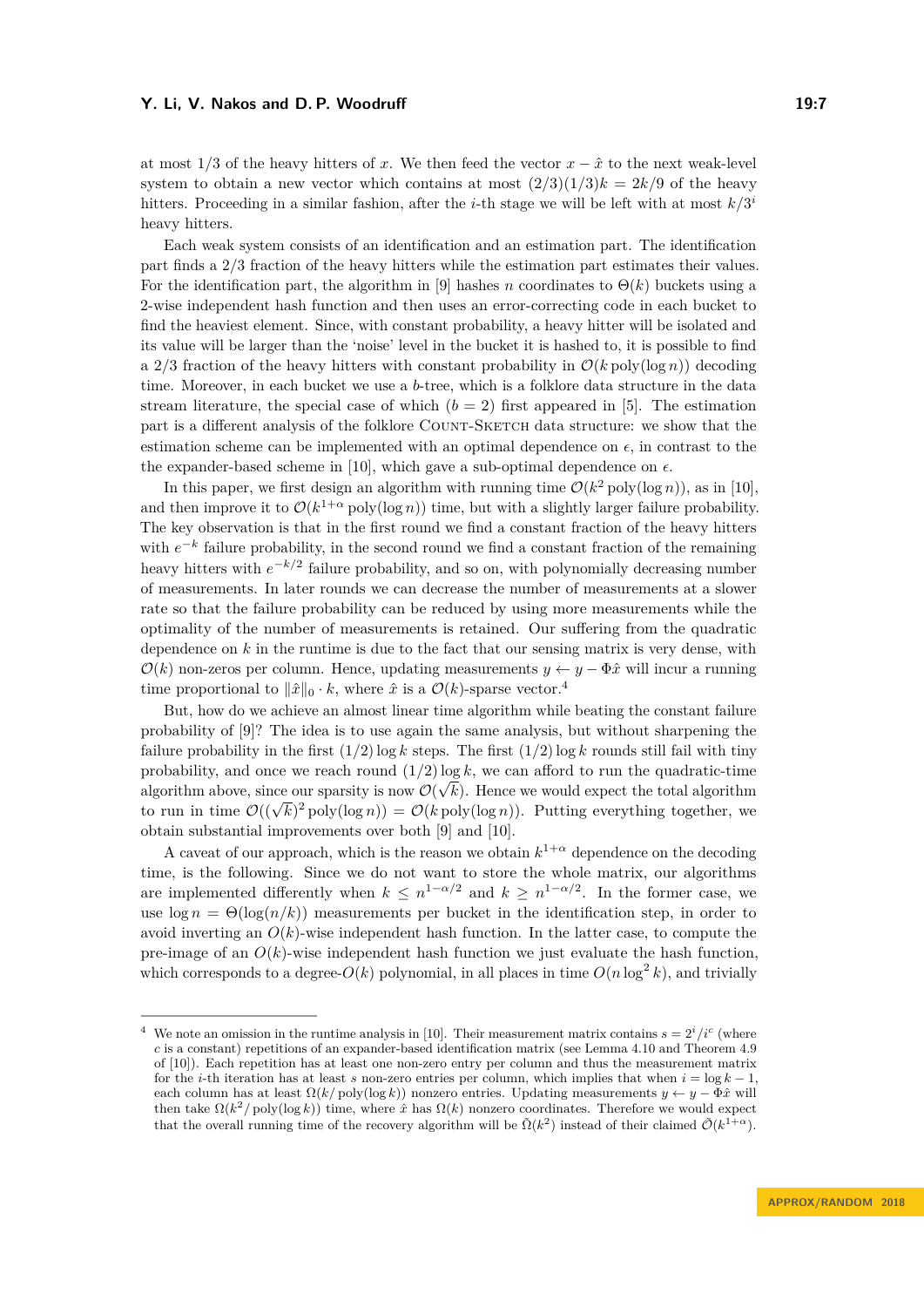#### **19:8 On Low-Risk Heavy Hitters and Sparse Recovery Schemes**

find the pre-images. The asymptotic complexity of our algorithm in its full generality is dominated by the latter case, where we obtain an  $\tilde{\mathcal{O}}(k^{1+\alpha})$  decoding time. We note that in the regime  $k \leq n^{1-\alpha}$ , the running time becomes  $\mathcal{O}(k \log^{2+\gamma} n)$ .

**Adaptive Compressed Sensing.** We start by implementing a  $1/poly(log n)$  failure probability version of the 1-sparse routine of [\[15\]](#page-12-11). We apply a preconditioning step before running [\[15\]](#page-12-11) with a different setting of parameters; this preconditioning step gives us power for the next iteration, enabling us to achieve the desired failure probability in each round.

The lemma above leads to a scheme for  $\ell_2/\ell_2$  in the low-sparsity regime, when  $k <$ poly(log *n*). The algorithm operates by hashing into poly(log *n*) buckets, determining the heavy buckets using a standard variant of COUNT-SKETCH, and then running the 1-sparse recovery in each of these buckets. The improved algorithm for 1-sparse recovery is crucial here since it allows for a union bound over all buckets found.

For the general case of *k*-sparsity, we show that the main iterative loop of [\[15\]](#page-12-11) can be modified so that it gives exponentially smaller failure probability in *k*. The idea is that, as more and more heavy hitters are found, it is affordable to use more measurements to reduce the failure probability. Interestingly and importantly for us, the failure probability per round is minimized in the first round, and in fact is increasing exponentially, although this was not exploited in [\[15\]](#page-12-11). Therefore, in the beginning we have exponentially small failure probability, but in later rounds we can use more measurements to boost the failure probability by making more repetitions. This part needs care in order not to blow up the number of measurements while achieving the best possible failure probability. We use a martingale argument to handle the dependency issue that arises from hashing coordinates into buckets, and thus avoid additional repetitions that would otherwise increase the number of of measurements.

The two algorithms above show how we can beat the failure probability of [\[15\]](#page-12-11) for all values of *k*: we have  $1/poly(\log n)$  for small *k* and  $exp(-k^{0.999})$  for large *k*, thus achieving asymptotic improvements in every case.

We note that although in the heavy hitters schemes we take into account the space to store the hash functions, in the sparse recovery we adopt the standard practice of not counting the space needed to store the measurement matrix, and therefore we use full randomness.

# **3 Formal Statement of Results**

In this section we state all of our results and in subsequent sections we shall only give an outline of our improved analysis of COUNT-MIN and our lower bound for COUNT-SKETCH. The proofs of all other theorems can be found in the full version. The notations  $\mathcal{O}_{a,b,\ldots}, \Omega_{a,b,\ldots}$ indicate that the constant in  $\mathcal{O}$ - and  $\Omega$ -notations depend on  $a, b, \ldots$ .

### **3.1 Heavy Hitters**

#### **3.1.1 Upper Bounds**

▶ Theorem 3 ( $\ell_1$  Heavy Hitters Under Guarantee 3). *There exists a data structure* DS *which finds the*  $\ell_1$  *heavy hitters of any*  $x \in \mathbb{R}^n$  *in the strict turnstile model under Guarantee 3. In other words, we can sketch*  $x$ *, such that we can find a list*  $L$  *of*  $O(k)$  *coordinates that contains* all  $\varepsilon$ -heavy hitters of *x*. The space usage is  $\mathcal{O}(\frac{1}{\varepsilon} \log(\epsilon n))$ , the update time is amortized  $\mathcal{O}(\log^2(\frac{1}{\epsilon}) \log(\epsilon n))$  and the query time is  $\mathcal{O}(n \log^2(\frac{1}{\epsilon}) \log(\epsilon n)).$ 

The following theorem follows by an improved analysis of the dyadic trick [\[4\]](#page-11-5).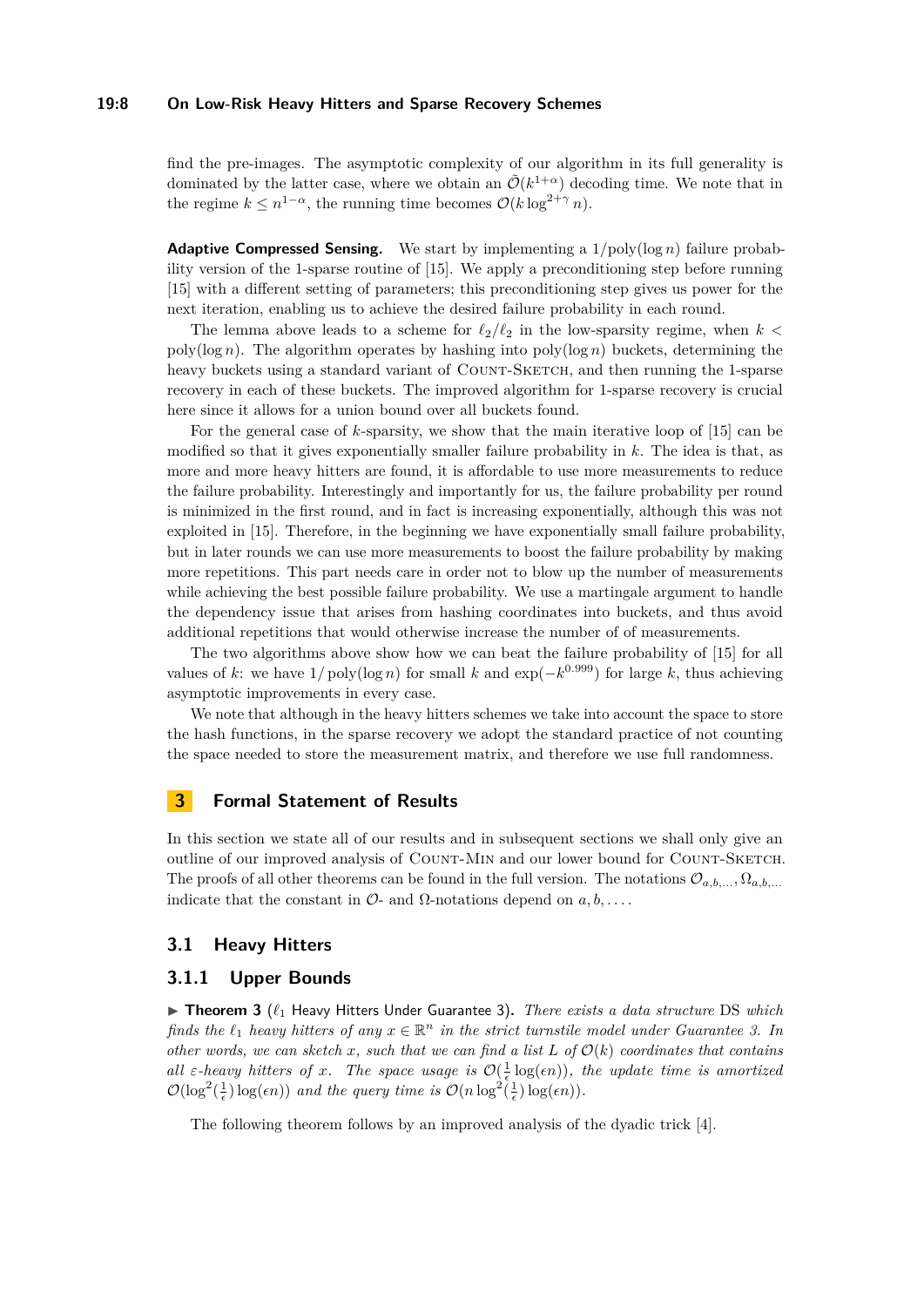**Findment 4.** There exists a data structure with space  $\mathcal{O}(\frac{1}{\epsilon} \log(\epsilon n) + \log(\epsilon n) \cdot \log(\frac{\log(\epsilon n)}{\delta}))$  $\frac{\pi(n)}{\delta})$ *that finds the*  $\ell_1$  *heavy hitters of*  $x \in \mathbb{R}^n$  *in the strict turnstile model under Guarantee 3 with probability at least*  $1 - \delta$ *. The update time is*  $\mathcal{O}(\log^2(\frac{1}{\epsilon}) \log(\epsilon n) + \epsilon \log(\epsilon n) \log^2(\frac{1}{\epsilon}) \log(\frac{\log(\epsilon n)}{\delta})$ *δ* )) *amortized and the query time is*  $\mathcal{O}(\frac{1}{\epsilon}(\log^2(\frac{1}{\epsilon})\log(\epsilon n) + \log(\epsilon n)\log^2(\frac{1}{\epsilon})\log(\frac{\log(\epsilon n)}{\delta}))))$ .

▶ Theorem 5 (Explicit  $\ell_1$  Heavy Hitters in the Strict Turnstile Model). *There exists a fully explicit algorithm that finds the*  $\epsilon$ -heavy hitters of any vector  $x \in \mathbb{R}^n$  using space  $\mathcal{O}(k^{1+\alpha}(\log(\frac{1}{\epsilon})\log n)^{2+2/\alpha})$ . The update time is  $\mathcal{O}(\text{poly}(\log n))$  and the query time is  $\mathcal{O}(n \cdot \text{poly}(\log n)).$ 

### **3.1.2 Lower Bounds**

▶ Theorem 6 (Strict turnstile deterministic lower bound for Guarantees 1,2). Assume that  $n = \Omega(\epsilon^{-2})$ . Any sketching matrix *S* must have  $\Omega(\epsilon^{-2})$  rows if, in the strict turnstile model, *it is always possible to recover from Sx a set which contains all the -heavy hitters of x and contains no items which are not*  $(\epsilon/2)$ *-heavy hitters.* 

► Theorem 7 (Turnstile deterministic lower bound for Guarantee 3). *Assume that*  $n = \Omega(\epsilon^{-2})$ . *Any sketching matrix S must have*  $\Omega(\epsilon^{-2})$  *rows if, in the turnstile model, some algorithm never fails in returning a superset of size*  $O(1/\epsilon)$  *containing the*  $\epsilon$ -heavy hitters. Note that it *need not return approximations to the values of the items in the set which it returns.*

▶ Theorem 8 (Randomized Turnstile  $\ell_1$ -Heavy Hitters Lower Bound for Guarantees 1, 2). *Assume that*  $1/\epsilon \ge C \sqrt{\log(1/\delta)}$  *and suppose*  $n \ge \left[64\epsilon^{-1} \sqrt{\log(1/\delta)}\right]$ . Then for any sketching *matrix S*, *it must have*  $\Omega(\epsilon^{-1}\sqrt{\log(1/\delta)})$  *rows if, in the turnstile model, it succeeds with probability at least*  $1-\delta$  *in returning a set containing all the*  $\epsilon \ell_1$ -heavy hitters and containing *no items which are not*  $(\epsilon/2)$   $\ell_1$ *-heavy hitters.* 

<span id="page-8-0"></span>▶ Theorem 9 (Randomized  $\ell_2$ -Heavy Hitters Lower Bound with Guarantee 2). *Suppose that*  $\delta < \delta_0$  *and*  $\epsilon < 1/\epsilon_0$  *for sufficiently small absolute constants*  $\delta_0, \epsilon_0 \in (0,1)$  *and*  $n \geq$  $\left[64\epsilon^{-1}\log(6/\delta)\right]$ . Then for any sketching matrix *S*, it must have  $\Omega(\epsilon^{-1}\log(1/\delta))$  rows if it *succeeds with probability at least*  $1 - \delta$  *in returning a set containing all the*  $\epsilon$ -heavy hitters and containing no items which are not  $(\epsilon/2)$ -heavy hitters.

### **3.2 Non-Adaptive Sparse Recovery**

**► Theorem 10.** Let  $1 \leq k \leq n$  be integers and  $\gamma > 0$  be a constant. There exists *an*  $\ell_2/\ell_2$  *sparse recovery system*  $\mathcal{A} = (\mathcal{D}, \mathcal{R})$  *with parameters*  $(n, k, \epsilon, \mathcal{O}_\gamma(k/\epsilon \log(n/\epsilon k))$ ,  $\exp(-k/\log^3 k)$ *. Moreover,*  $\mathcal R$  *runs in time*  $\mathcal O_\gamma(k^2 \log^{2+\gamma} n)$ *.* 

*In other words, there exists an*  $\ell_2/\ell_2$  *sparse recovery system that uses*  $\mathcal{O}(k\epsilon \log(n/\epsilon k))$ *measurements, runs in time*  $\mathcal{O}_{\gamma}(k^2 \log^{1+\gamma} n)$ *, and fails with probability*  $\exp(-k/\log^3 k)$ *.* 

**Findment 11.** *Let*  $1 \leq k \leq n$  *be integers and*  $\gamma > 0$  *be a constant. There exists an*  $\ell_2/\ell_2$  *sparse recovery system*  $\mathcal{A} = (\mathcal{D}, \mathcal{R})$  *with parameters*  $(n, k, \epsilon, \mathcal{O}_{\gamma}(k/\epsilon \log(n/k)),$  $\exp(-\sqrt{k}/\log^3 k)$ ). Moreover, R runs in time  $\mathcal{O}_{\gamma}(k/\epsilon \log^{2+\gamma} n)$ . In other words, there ex*ists an*  $\ell_2/\ell_2$  *sparse recovery system that uses*  $\mathcal{O}(k\epsilon \log(n/\epsilon k))$  *measurements, runs in time*  $\mathcal{O}_{\gamma}(k \log^{2+\gamma} n)$ , and fails with probability  $\exp(-\sqrt{k}/\log^3 k)$ .

**Find 12.** Suppose that  $k = n^{\Omega(1)}$ . There exists an  $\ell_2/\ell_2$  sparse recovery sys $tem \mathcal{A} = (\mathcal{D}, \mathcal{R})$  with parameters  $\left(n, k, \epsilon, \mathcal{O}(\frac{k}{\epsilon} \log \frac{n}{\epsilon k}), (\frac{n}{k})^{-\frac{k}{\log k}}\right)$ . Moreover,  $\mathcal{R}$  runs in  $\mathcal{O}(k^2/\epsilon \text{ poly}(\log n))$  *time. In other words, there exists an*  $\ell_2/\ell_2$  *sparse recovery system that uses*  $\mathcal{O}(k\epsilon \log(n/\epsilon k))$  *measurements, runs in time*  $\mathcal{O}(k^2/\epsilon \text{poly}(\log n))$ *, and fails with*  $\text{probability } (n/k)^{-k/\log k}.$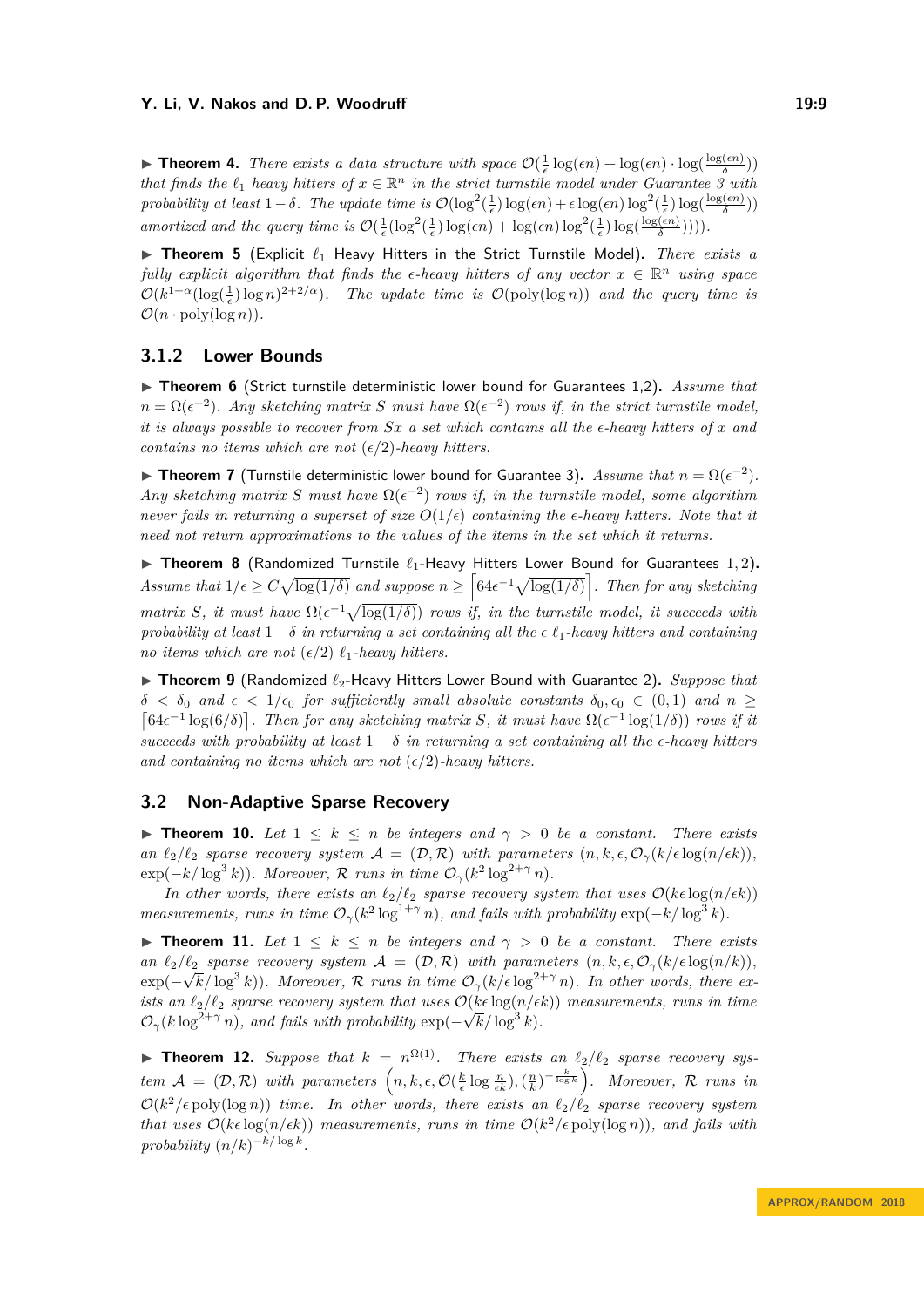### **19:10 On Low-Risk Heavy Hitters and Sparse Recovery Schemes**

# **3.3 Adaptive Sparse Recovery**

**Figure 13** (Entire regime of parameters). Let  $x \in \mathbb{R}^n$  and  $\gamma > 0$  be a constant. There *exists an algorithm that performs*  $\mathcal{O}((k/\epsilon) \log \log(\epsilon n/k))$  *adaptive linear measurements on x in*  $\mathcal{O}(\log^* k \cdot \log \log(\epsilon n/k))$  *rounds, and finds a vector*  $\hat{x} \in \mathbb{R}^n$  *such that*  $||x - \hat{x}||_2^2 \leq (1+\epsilon) ||x_{-k}||_2^2$ . *The algorithm fails with probability at most*  $\exp(-k^{1-\gamma})$ *.* 

▶ Theorem 14 (low sparsity regime). Let  $x \in \mathbb{R}^n$  and parameters  $k, \epsilon$  be such that  $k/\epsilon \leq c \log n$ , *for some absolute constant c. There exists an algorithm that performs*  $\mathcal{O}((k/\epsilon) \log \log n)$ *adaptive linear measurements on x in*  $\mathcal{O}(\log \log n)$  *rounds, and finds a vector*  $\hat{x} \in \mathbb{R}^n$  *such that*  $||x - \hat{x}||_2 \leq (1 + \epsilon) ||x_{-k/\epsilon}||_2$ . The algorithm fails with probability at most 1/ poly(log *n*).

# **3.4 Spiked Covariance Model**

In the spiked covariance model, the signal *x* is subject to the following distribution: we choose *k* coordinates uniformly at random, say,  $i_1, \ldots, i_k$ . First, we construct a vector *y*∈ $\mathbb{R}^n$ , in which each *y*<sub>*ki*</sub> is a uniform Bernoulli variable on  $\{-\sqrt{\epsilon/k}, +\sqrt{\epsilon/k}\}$  and these *k* coordinate values are independent of each other. Then let  $z \sim N(0, \frac{1}{n}I_n)$  and set  $x = y + z$ . We now present a non-adaptive algorithm (although the running time is slow) that uses  $\mathcal{O}((k/\epsilon) \log(\epsilon n/k) + (1/\epsilon) \log(1/\delta))$  measurements and present a matching lower bound.

 $▶$  **Theorem 15** (Upper Bound). *Assume that*  $(k/\epsilon) \log(1/\delta) \leq \beta n$ , where  $\beta \in (0,1)$  *is a constant. There exists an*  $\ell_2/\ell_2$  *algorithm for the spiked-covariance model that uses*  $\mathcal{O}\left(\frac{k}{\epsilon}\log\frac{\epsilon n}{k} + \frac{1}{\epsilon}\log\frac{1}{\delta}\right)$  measurements and succeeds with probability  $\geq 1-\delta$ . Here the random*ness is over both the signal and the algorithm.*

**Theorem 16** (Lower Bound). *Suppose that*  $\delta < \delta_0$  *for a sufficiently small absolute constant*  $\delta_0 \in (0,1)$  and  $n \geq \lceil 64\epsilon^{-1} \log(6/\delta) \rceil$ . Then any  $\ell_2/\ell_2$ -algorithm that solves with probability  $\geq$ 1−*δ the*  $\ell_2/\ell_2$  *problem in the spiked-covariance model must use*  $\Omega(\epsilon^{-1} \log(1/\delta))$  *measurements.* 

Combining with the lower bound from [\[21\]](#page-12-5) (Section 4) we get a lower bound for the spiked covariance model of  $\Omega((k/\epsilon) \log(n/k) + \log(1/\delta)/\epsilon)$ . We note that although the lower bound is not stated for the spiked covariance model, inspection of the proof indicates that the hard instance is designed in that model.

# **4**  $\ell_{\infty}/\ell_2$  lower bound

This section is devoted to the proof of Theorem [9.](#page-8-0) The proof is based on designing a pair of hard distributions which cannot be distinguished by a small sketch. We show this by using rotational properties of the Gaussian distribution to reduce our problem to a univariate Gaussian mean estimation problem, which we show is hard to solve with low failure probability.

### **4.1 Toolkit**

We list some facts in measure of concentration phenomenon in this subsection and omit their proofs owing to space limitations. Hereinafter we use  $D_{TV}(\cdot, \cdot)$  to denote the total variation distance between two distributions.

<span id="page-9-1"></span>► **Fact 1** (TVD Between Gaussians).  $D_{TV}(N(0, I_r), N(\tau, I_r)) = \mathbb{P}_{q \sim N(0,1)} \{ |g| \le ||\tau||_2/2 \}$ .

<span id="page-9-0"></span>**Fact 2** (Concentration of  $\ell_2$ -Norm). Suppose  $x \sim N(0, I_n)$  and  $n \ge 18 \ln(6/\delta)$ . Then  $\mathbb{P}\left\{\sqrt{n}/2 \leq ||x||_2 \leq 3\sqrt{n}/2\right\} \geq 1 - \delta/3.$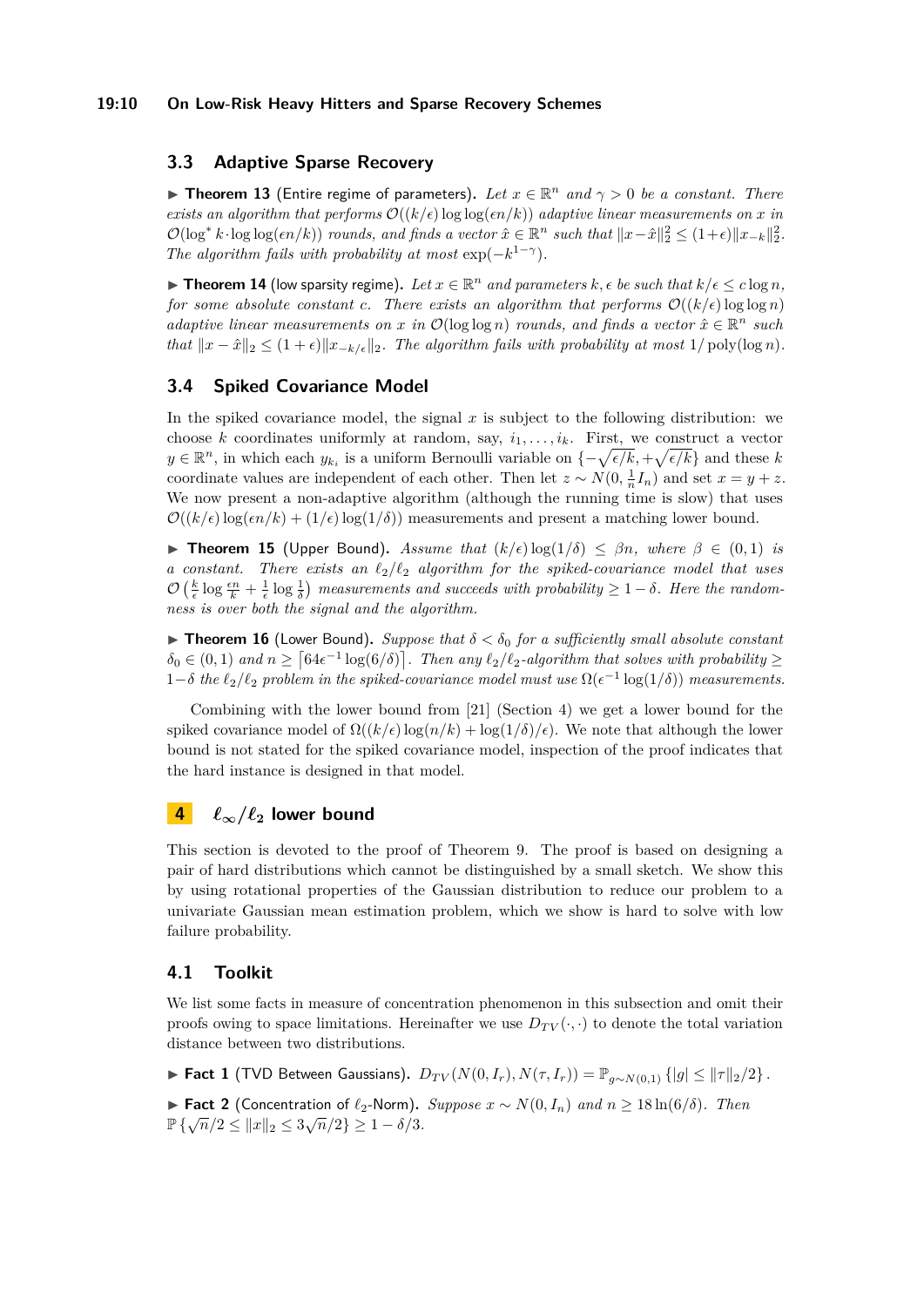<span id="page-10-0"></span> $▶$  **Fact 3** (Univariate Tail Bound). Let  $g \sim N(0, 1)$ . There exists  $\delta_0 > 0$  such that it holds for  $all \ \delta < \delta_0 \ \text{that } \mathbb{P}\{|g| \leq 4\sqrt{\log(1/\delta)}\} \geq 1 - \delta/3.$ 

In our proofs we are interested in lower bounding the number *r* of rows of a sketching matrix *S*.

### **4.2 Proof of the lower bound**

**Proof.** Let the universe size be  $n = \left[64\epsilon^{-1}\log(6/\delta)\right]$ , which is large enough in order for us to apply Fact [2](#page-9-0) (note if the actual universe size is larger, we can set all but the first  $\left[64\epsilon^{-1}\log(6/\delta)\right]$  coordinates of our input to 0).

Let r be the number of rows of the sketch matrix *S*, where  $r \leq n$ . If  $r > n$ , then we immediately obtain an  $\Omega(\epsilon^{-1} \log(1/\delta))$  lower bound. We can assume that *S* has orthonormal rows, since a change of basis to the row space of *S* can always be performed in a post-processing step.

**Hard Distribution.** Let *I* be a uniformly random index in [*n*].

**Case 1:** Let  $\eta$  be the distribution  $N(0, I_n)$ , and suppose  $x \sim \eta$ . By Fact [2,](#page-9-0)  $||x||_2 \ge \sqrt{n/2}$ with probability  $1 - \delta/3$ . By Fact [3,](#page-10-0)  $|x_I| \leq 4\sqrt{\log(1/\delta)}$  with probability  $1 - \delta/3$ . Let  $\mathcal{E}$ be the joint occurrence of these events, so that  $\mathbb{P}(\mathcal{E}) \geq 1 - 2\delta/3$ .

By our choice of *n*, it follows that if  $\mathcal E$  occurs, then  $x_I^2 \leq 16 \log(1/\delta) \leq \frac{\epsilon}{2} ||x||_2^2$ , and therefore *I* cannot be output by an  $\ell_2$ -heavy hitters algorithm.

Case 2: Let *y* ∼ *N*(0*, I<sub>n</sub>*) and *x* = √*ene<sub>I</sub>* + *y*, where *e<sub>I</sub>* denotes the standard basis vector in the *I*-th direction. By Fact [2,](#page-9-0)  $||y||_2 \leq \frac{3\sqrt{n}}{2}$  with probability 1 – *δ*/3. By Fact [3,](#page-10-0)  $|y_I| \leq 4\sqrt{\log(1/\delta)} < \sqrt{\epsilon n}/2$  with probability  $1 - \delta/3$ . Let F be the joint occurrence of these events, so that  $\mathbb{P}(\mathcal{F}) \geq 1 - 2\delta/3$ .

If event F occurs, then  $|x_I| \ge 3\sqrt{\epsilon n} - 4\sqrt{\log(1/\delta)} \ge \frac{5\sqrt{\epsilon n}}{2}$  $\ln |\overline{x}_I| \ge 3\sqrt{\epsilon n} - 4\sqrt{\log(1/\delta)} \ge \frac{5\sqrt{\epsilon n}}{2}$ , and so  $x_I^2 \ge \frac{25\epsilon n}{4}$ . We also have  $||x||_2 \le 3\sqrt{\epsilon n} + \frac{3\sqrt{n}}{2} \le 2\sqrt{n}$ , provided  $\epsilon \le 1/36$ , and so  $||x||_2^2 \le 4n$ . Consequently,  $x_I^2 \geq \epsilon ||x||_2^2$ . Consequently, if F occurs, for an  $\ell_2$ -heavy hitters algorithm to be correct, it must output *I*.

**Conditioning.** Let  $\eta'$  be the distribution of  $\eta$  conditioned on  $\mathcal{E}$ , and let  $\gamma'$  be the distribution of  $\gamma$  conditioned on F. For a distribution  $\mu$  on inputs *y*, we let  $\bar{\mu}$  be the distribution of Sy.

Note that any  $\ell_2$ -heavy hitters algorithm which succeeds with probability at least  $1-\delta$  can decide, with probability at least  $1 - \delta$ , whether  $x \sim \eta'$  or  $x \sim \gamma'$ . Hence,  $D_{TV}(\overline{\eta'}, \overline{\gamma'}) \geq 1 - \delta$ . Observe for any measurable set  $A \subseteq \mathbb{R}^m$  it holds that

$$
\left| \frac{\bar{\eta}(A) - \bar{\mu}(A)}{1 - \frac{2}{3}\delta} - (\bar{\eta}'(A) - \bar{\mu}'(A)) \right| \le \frac{2}{3}\delta,
$$

and so it then follows that  $D_{TV}(\bar{\eta}, \bar{\gamma}) \ge (D_{TV}(\bar{\eta'}, \bar{\gamma'}) - \frac{2\delta}{3}) (1 - \frac{2}{3}\delta) \ge 1 - \frac{7\delta}{3}$ . Therefore, to obtain our lower bound, it suffices to show if the number *r* of rows of *S* is too small, then it cannot hold that  $D_{TV}(\bar{\eta}, \bar{\gamma}) \geq 1 - 7\delta/3$ .

**Bounding the Total Variation Distance.** Since *S* has orthonormal rows, by rotational invariance of the Gaussian distribution, the distribution of  $\bar{\eta}$  is identical to  $N(0, I_r)$  and the  $\alpha$ <sup>*Invariance* of the Gaussian distribution, the distribution of *η* is nethered to  $N(0, I_r)$  and distribution of *δ*.</sup>

Since *S* has orthonormal rows, by a Markov bound, for 9*/*10 fraction of values of *I*, it holds that  $||S_I||_2^2 \le \frac{10r}{n}$ . Call this set of columns *T*.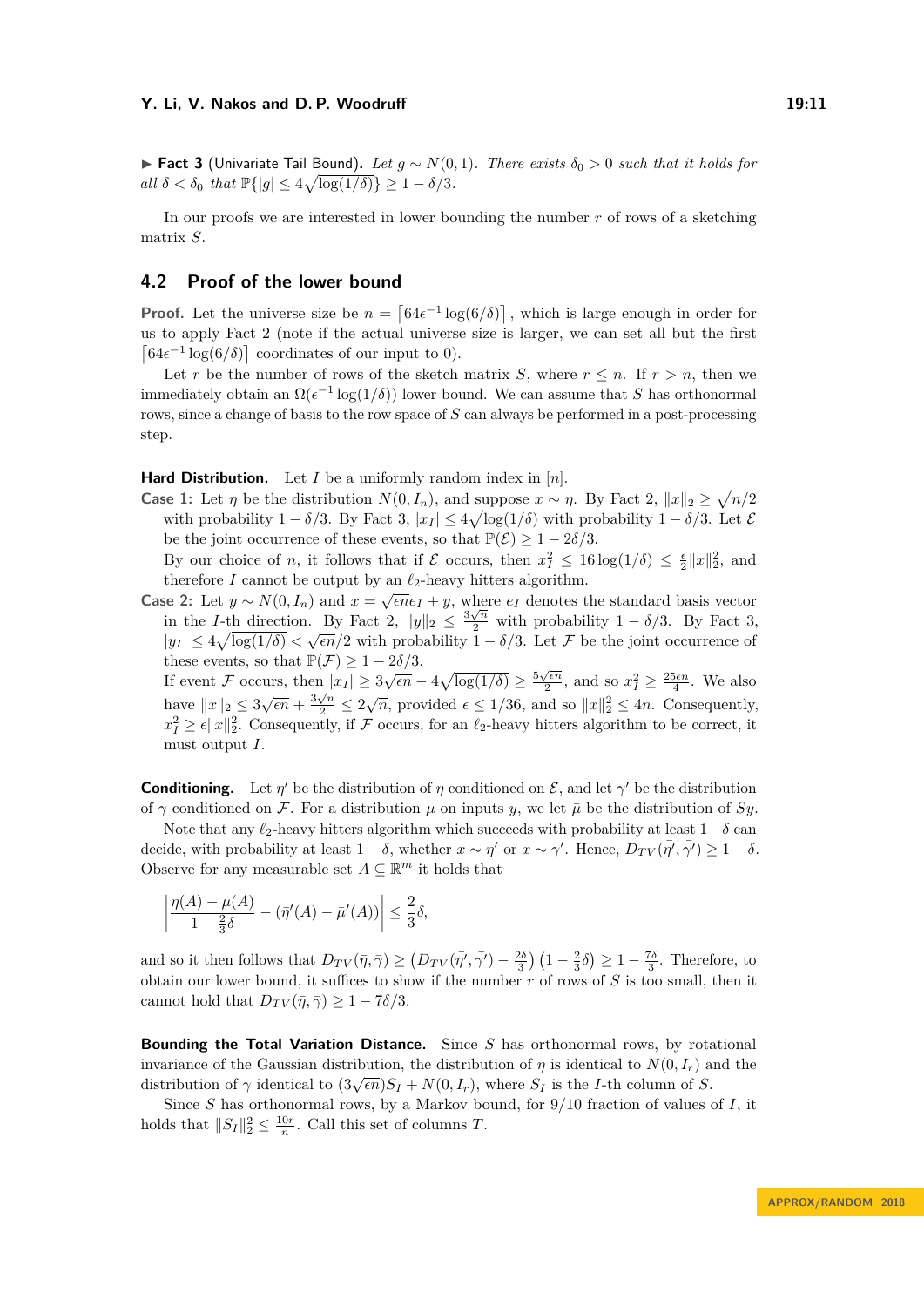#### **19:12 On Low-Risk Heavy Hitters and Sparse Recovery Schemes**

Let G be the event that  $I \in T$ , then  $\mathbb{P}(\mathcal{G}) \geq 9/10$ . It follows that

$$
D_{TV}(\bar{\eta}, \bar{\gamma}) \leq \mathbb{P}(G)D_{TV}(\bar{\eta}, \bar{\gamma}|\mathcal{G}) + \mathbb{P}(\neg G)D_{TV}(\bar{\eta}, \bar{\gamma}|\neg \mathcal{G}) \leq \mathbb{P}(G)D_{TV}(\bar{\eta}, \bar{\gamma}|\mathcal{G}) + 1 - \mathbb{P}(G)
$$
  
= 1 - \mathbb{P}(G)(1 - D\_{TV}(\bar{\eta}, \bar{\gamma}|\mathcal{G}))  

$$
\leq 1 - \frac{9}{10}(1 - D_{TV}(\bar{\eta}, \bar{\gamma}|\mathcal{G})).
$$

Hence, in order to deduce a contradiction that  $D_{TV}(\bar{\eta}, \bar{\gamma}) < 1 - 7\delta/3$ , it suffices to show that  $D_{TV}(\bar{\eta}, \bar{\gamma}|\mathcal{G}) < 1 - 70\delta/27.$ 

The total variation distance between  $N(0, I_r)$  and  $(3\sqrt{\epsilon n})S_i + N(0, I_r)$  for a fixed  $i \in T$ is, by rotational invariance and by rotating  $S_i$  to be in the same direction as the first standard basis vector  $e_1$ , the same as the total variation distance between  $N(0, I_r)$  and  $(3\sqrt{\epsilon n})||S_i||_2e_1 + N(0, I_r)$ , which is equal to the total variation distance between  $N(0, 1)$  and  $(3\sqrt{\epsilon n})||S_i||_2e_1 + N(0, I_r)$ , which is equal to the total variation distance between  $N(0, 1)$  and  $N(3\sqrt{\epsilon n}||S_i||_2, 1).$ 

Using that  $i \in T$  and so  $||S_i||_2 \leq \sqrt{10r/n}$ , we apply Fact [1](#page-9-1) to obtain that the variation distance is at most  $\mathbb{P}[|N(0,1)|] \leq (3/2)\sqrt{\epsilon n} \cdot \sqrt{10r/n}$ . It follows that

$$
D_{TV}(\bar{\eta}, \bar{\gamma} \mid \mathcal{G}) \leq \sum_{i \in T} \frac{1}{|T|} D_{TV}(\bar{\eta}, \bar{\gamma} \mid I = i) \leq \sup_{g \sim N(0, 1)} \left\{ |g| \leq \frac{3}{2} \sqrt{\epsilon n} \cdot \sqrt{\frac{10r}{n}} \right\},\,
$$

and thus it suffices to show, when *r* is small, that  $\mathbb{P}_{g \sim N(0,1)} \left\{ |g| \geq \frac{3}{2} \right\}$  $\sqrt{10\epsilon r}$ } >  $\frac{70\delta}{27}$ . Observe that the left-hand is a decreasing function in  $r$ , and so it suffices to show the inequality above for  $r = \alpha \epsilon^{-1} \log(1/\delta)$  for some  $\alpha > 0$ .

Invoking the well-known bound that (see, e.g., [\[11\]](#page-12-15))

$$
\mathop{\mathbb P}_{g\sim N(0,1)}\left\{g\geq t\right\}\geq \frac{1}{\sqrt{2\pi}}\cdot \frac{1}{2t}e^{-\frac{t^2}{2}},\quad t\geq \sqrt{2},
$$

we have that

$$
\underset{g \sim N(0,1)}{\mathbb{P}}\left\{|g| \geq \frac{3}{2}\sqrt{10\epsilon r}\right\} \geq \frac{3}{4\sqrt{5\pi}}\delta^{\frac{45}{4}\alpha}\frac{1}{\sqrt{\alpha\log(1/\delta)}} > \frac{70}{27}\delta
$$

when *α* is small enough. Therefore it must hold that  $r \geq \alpha \epsilon^{-1} \log(1/\delta)$  and the proof is  $\blacksquare$ complete.

#### **References**  $\overline{\phantom{a}}$

- <span id="page-11-2"></span>**1** Zeyuan Allen Zhu, Rati Gelashvili, and Ilya P. Razenshteyn. Restricted isometry property for general p-norms. *IEEE Trans. Information Theory*, 62(10):5839–5854, 2016.
- <span id="page-11-1"></span>**2** Vladimir Braverman, Gereon Frahling, Harry Lang, Christian Sohler, and Lin F. Yang. Clustering high dimensional dynamic data streams. In *Proceedings of the 34th International Conference on Machine Learning, ICML 2017, Sydney, NSW, Australia, 6-11 August 2017*, pages 576–585, 2017.
- <span id="page-11-4"></span>**3** Moses Charikar, Kevin Chen, and Martin Farach-Colton. Finding frequent items in data streams. *Theoretical Computer Science*, 312(1):3–15, 2004.
- <span id="page-11-5"></span>**4** Graham Cormode and Marios Hadjieleftheriou. Finding frequent items in data streams. *Proceedings of the VLDB Endowment*, 1(2):1530–1541, 2008.
- <span id="page-11-3"></span>**5** Graham Cormode and Shan Muthukrishnan. An improved data stream summary: the count-min sketch and its applications. *Journal of Algorithms*, 55(1):58–75, 2005.
- <span id="page-11-0"></span>**6** Gereon Frahling and Christian Sohler. Coresets in dynamic geometric data streams. In *Proceedings of the 37th Annual ACM Symposium on Theory of Computing, Baltimore, MD, USA, May 22-24, 2005*, pages 209–217, 2005.